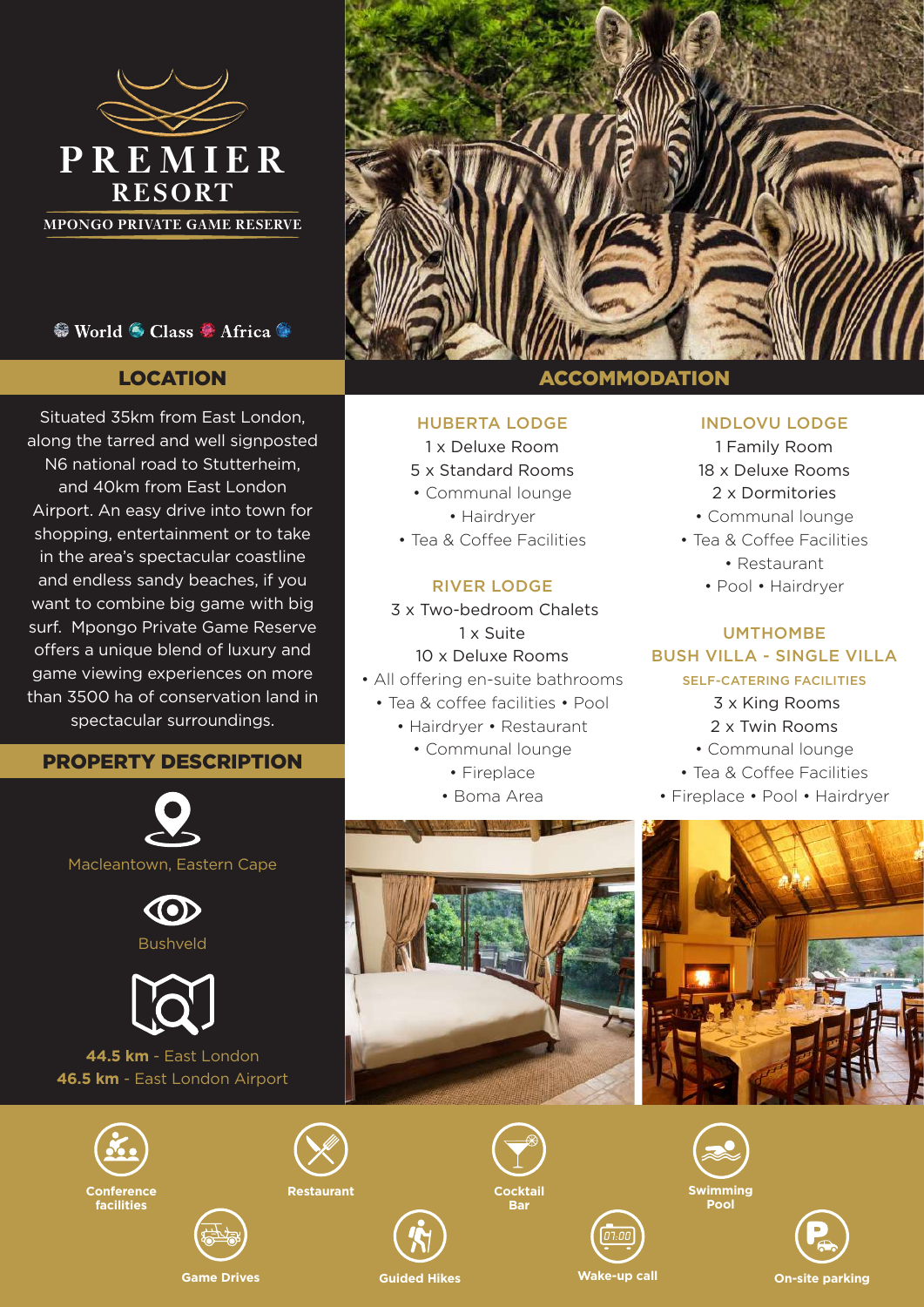

#### LEISURE FACILITIES AND ATTRACTIONS

Open vehicle game drives and guided walks by experienced game rangers are an incredible way to experience the diversity of wildlife on the reserve. Sunset drives, with cocktail, braai set ups are firm favourites for conference groups and are based on sufficient guest participation. The reserve is home to big game, including, elephant, buffalo, giraffe, numerous antelope species and 225 bird species including birds of prey – making it a popular destination for universities and birding enthusiasts.

### CONFERENCE AND SPECIAL EVENT EXPERIENCES

For those looking to mix business with leisure, Mpongo is perfectly equipped to host boutique conferences or executive breakaways, bosberaads, club organised cycling events team-building activities, weddings and meetings of any sort. There are two dedicated conference venues and one open boma for delegates to enjoy. The staff pride themselves on providing personalised, professional service every time. For a conference with a difference, Premier Resort Mpongo Private Game Reserve offers tranquil surroundings, intimate venues and tailor-made packages to suit your specific requirements. The on-site conference venues overlooks a watering hole and boasts a restaurant that serves up hearty, home cooked meals befitting a superior African lodge experience.